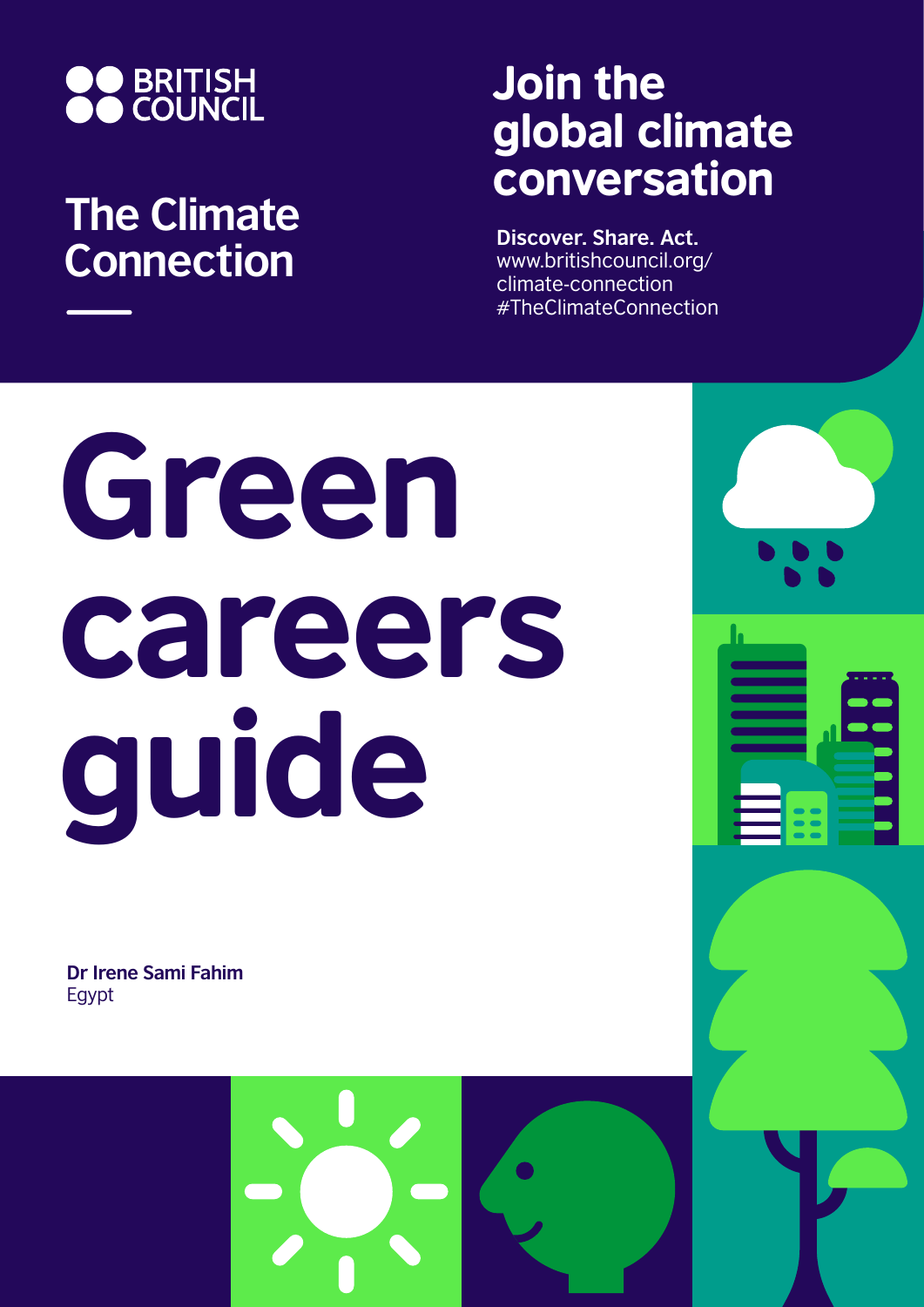### Dr Irene Sami Fahim Egypt



#### **A promising industry from wasted wealth.**

Egypt produces 20 million tons of solid waste annually, some of which is recycled or buried in landfills, much of which is piled up on roads, in water drains, or may even lie at the bottom of the sea. This is in short, the garbage and plastic waste disaster that requires years to decompose under the sun. The results are usually smaller pieces of micro plastic particles eaten by fish and marine organisms only to die suffocating or via bowel obstructions. Plastic forests surround us daily, from packing wrappers to disposable plates and cups; mountains of garbage produced and thrown in just a few minutes and that increase the scale of the environmental disaster. Despite global warnings and some national initiatives to restrict the use and circulation of disposable plastics, such efforts, unfortunately, are meagre in face of the multiplying daily production of plastic. However, offering biodegradable and environmentally friendly alternatives could offer hope for solving the problem, including an important study reported by news agencies in 2017 on the success of experiments at Nile University to produce plastic from shrimp shells'

Irene Sami Fahim, associate professor in the Industrial Engineering Department at Nile University, says her focus concern was to find alternatives to plastics that rely on natural sources rather than derivatives of fossil fuels. Over time, her interest in natural compounds that could be obtained from organic waste increased. Dr Irene did joint research work for years between Cairo and Nottingham, until she had the opportunity to carry out a joint study on plastic alternatives for Nile and Nottingham universities with the support of the Newton Mosharafa Fund, funded by the Egyptian and British governments. The success



of scientific experiments will pave the way for the manufacture and production of biodegradable bags, as a "green" alternative to plastics bags, and will contribute to prolonging the life span of food. "This approach to sustainable scientific solutions is one of our top priorities, especially as there are promising opportunities for the production and commercialization of such eco-friendly bags and innovative food packages that prolong the shelf life.

Dr Irene also participated in a grant entitled Covering Irrigation Cannels with Solar Cells funded by Misr El Kheir. She was responsible for optimizing the concrete mix in the model and taking measurements of pressure, strength permeability and slump testing. Irene is interested in studying the sustainability concept and she was a co-author of a book entitled "Sustainability and Innovation", AUC press, 2015. Irene is a volunteer in IEEE Smart Village committee and active member in the organizing committee for IEEE Conferences such as IEEE Power Africa 2017, where Irene plans to extend the IEEE smart village committee in Egypt to supply solar electricity in poor villages. She is also one of the members in the Events Committee of the IEEE Humanitarian

#TheClimateConnection www.britishcouncil.org/climate-connection